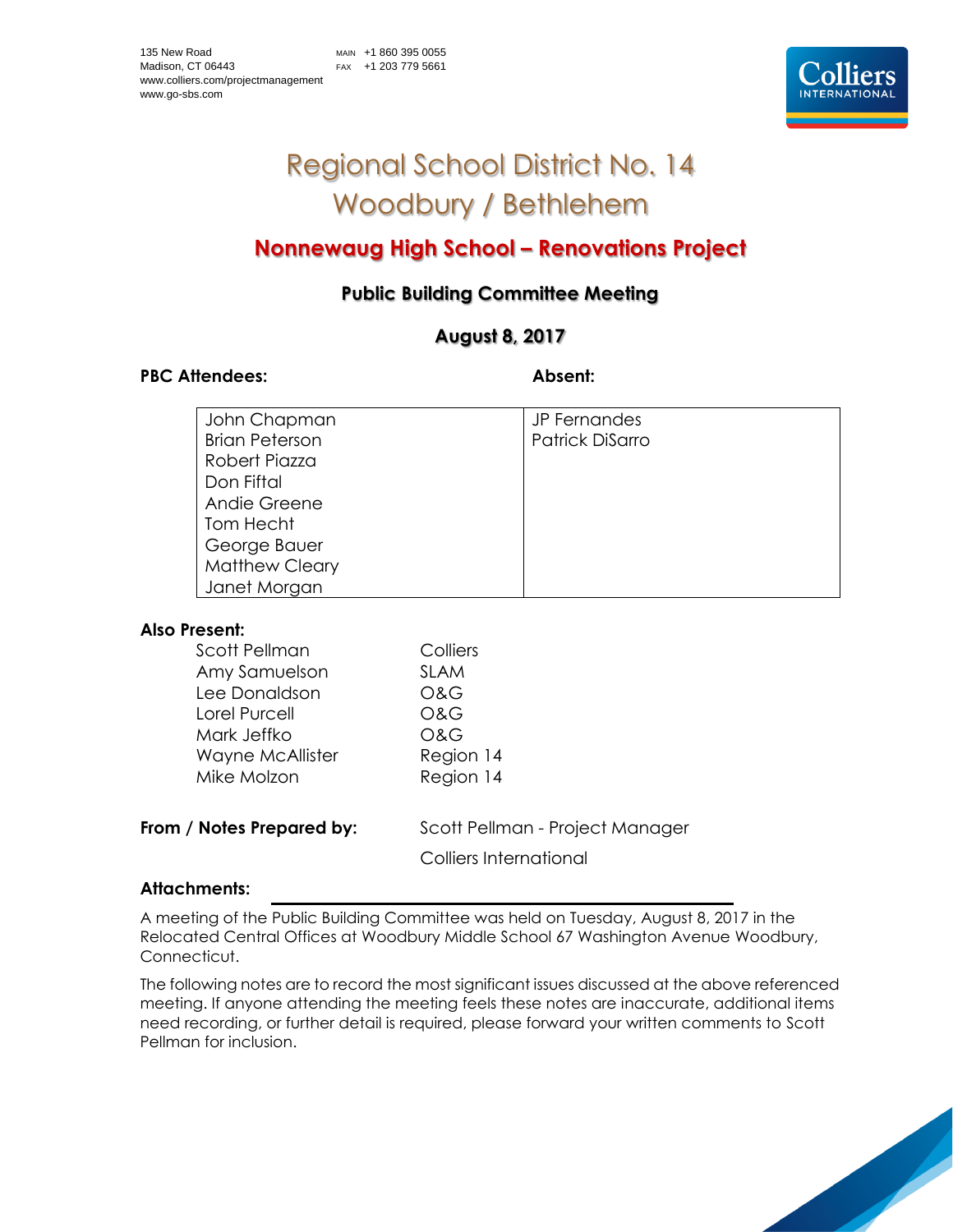

- 1. Call to Order John Chapman called the meeting to order at 6:35 PM.
- 2. OPM Report Scott Pellman reported on the following:
	- **Document Reviews** 90% construction document review comments and code issues will be received this week. The 90% estimate was received this afternoon and there will be a reconciliation meeting this Friday at SLAMS office. The team will have an updated budget ready for the next building committee meeting on August 22nd.
	- **Pavement testing** The draft report has been distributed to the design team and Andie Green for review and comment. A final report with recommendations will be issued shortly that include all review comments and updated project specifications. It is anticipated that there may be some pavement section reductions and revisions to the re-paving approach currently on the documents.
	- **Slab Moisture testing** Moisture testing information was sent to the building committee on Monday 8-7-17 for review. The initial tests showed elevated relative humidity levels in the slabs on grade as well as elevated areas. SLAM is currently reviewing the flooring materials for all areas and will comment on any requirements for the application of topical vapor barriers if required to meet the manufacturers installation tolerances. These tests provided a base for moisture in the existing slabs so the budget can carry some money for the potential of topical vapor barrier installations. The contractor will perform their own tests prior to installing the flooring and will have to accept the existing conditions.

Tom Hecht inquired on how the results effect the flooring products. Response – High moisture levels in the slabs can affect the flooring adhesives. Sealed concrete and ceramic and quarry tile should not be effected.

John Chapman questioned the testing data protocols and standards. Response – Colliers will provide additional data at the next building committee meeting to describe testing methodology, ASTM standard used. SLAM will provide specific information on the range of relative humidity in the slabs and what that means for the specific materials specified for the project.

- **Floor sealer / leveling material**. The phase 1 containment has been removed and the existing concrete slab surfaces in the main southern hallways are in good condition after shot blasting. There may not be a need to seal the slabs at this time and maintenance will be reviewed with Mike Molzon. The leveling material and ware surface currently being reviewed by the design and construction team can be installed over a three-day weekend and there is no rush to install a material at this time. Evaluation of the moisture in the slab will also effect the material choices for final floor prep prior to permanent flooring installations.
- **Sole source letter** The sole source letter has been submitted to the state and Colliers is awaiting a response.
- **Finance Sub Committee –** There is a need to establish a finance subcommittee to review applications for payment and project proposals once the main building project commences. This will help streamline the process and allow the PBC to focus on other project discussions at the regular meetings. The group would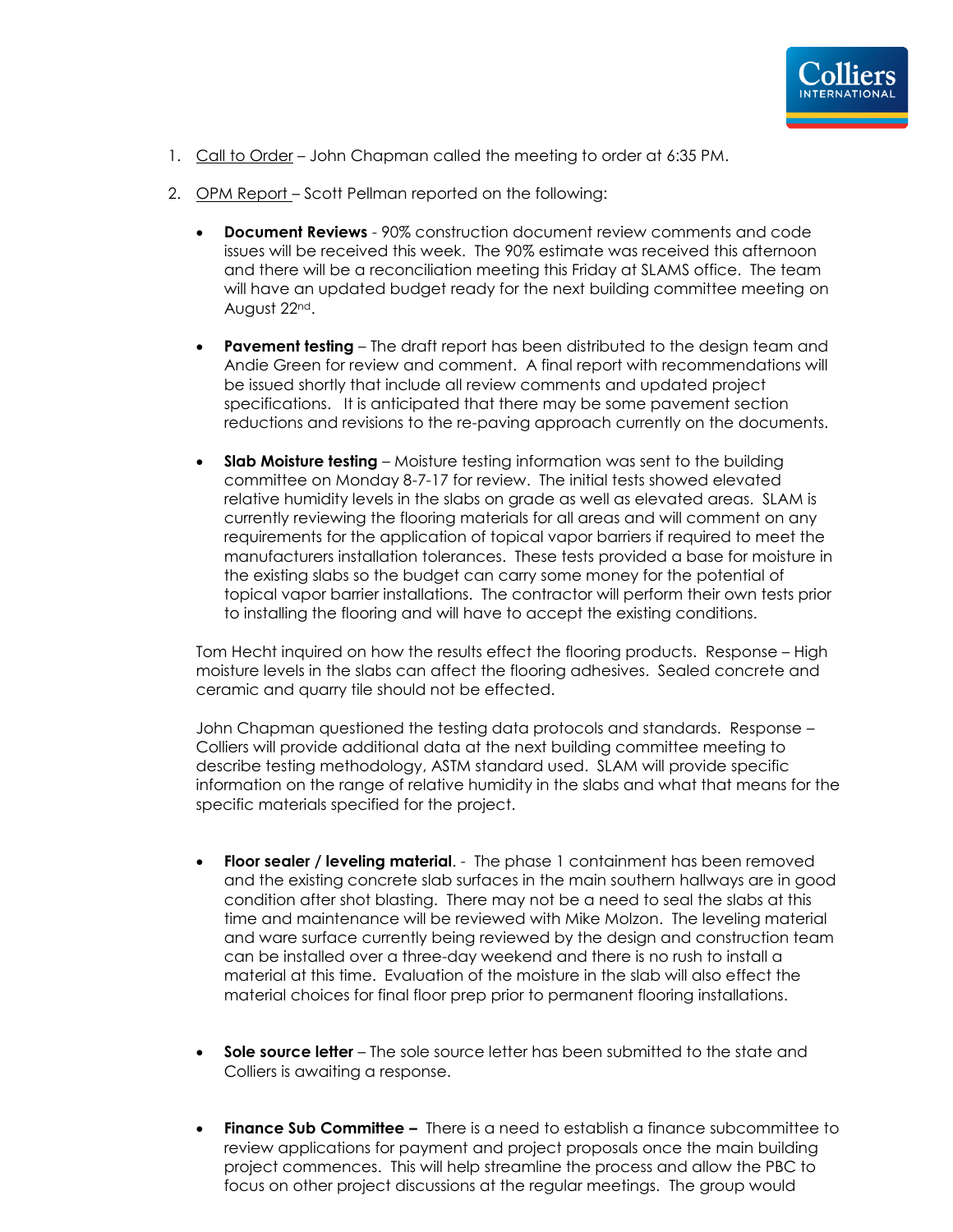

typically consist of three committee members and meet on a weekly basis as needed to review change proposals and requisitions. The group would report to the main building committee at the regularly scheduled building committee meetings and recommend approval of invoices. The finance subcommittee should have the authority to approve changes up to a defined amount (approx. \$25,000) to keep the project moving and avoid multiple special building committee meetings. John Chapman will review this request with the committee members.

Amy Samuelson recommended that the committee also assign one or two individuals to be able to authorize emergency approval funds to address immediate needs. A limit could be set of approximately \$10,000 per day. The individuals might consist of Mike Molzon and Wayne McAllister.

- **Schedule** the project is on schedule
	- o Code review comments and updated estimates due this week
	- o Estimate reconciliation meeting scheduled for August 11th
	- o Next building committee meetings, August 22 to review the budget
	- o Administration move to CO scheduled for August 15th
	- o Target for ED042 approval by building committee and BOE on September 5<sup>th</sup>. (building committee special meeting) Janet Morgan will confirm the BOE meeting date.
	- $\circ$  The current date for the state PCR review is September 12<sup>th</sup>.
- 3. Architects progress update Amy Samuelson
	- **Design progress** SLAM has received review comments from O&G and the commissioning agent and is working on responses. There were 4 RFI email questions on the 90% set of documents from the estimator that have been addressed. SLAM is looking forward to the reconciliation of the estimate on Friday. Awaiting third party code reviewed comments. Will continue prepping for state approvals and will get in touch with Pomperaug Health District for approval of the kitchen plans. The flood management certificate is in progress. The Phase 1 construction work is progressing well.
- 4. Construction Manager update Lee Donaldson
	- **Visitors** If visitors want to walk the construction site they need to sign in with O&G,

John Chapman mentioned that the local papers have had interest in progress photos. Lee stated that O&G can provide progress photos.

• **Pre-construction services** – O&G is still completing the review of 90% documents, the estimate was completed today. O&G has developed a list of bid packages and will be reaching back out to CHRO for comment. There may need to be a contractor outreach meeting for local and minority contractors in early September.

Robert Piazza inquired on the percentage requirements for CHRO. Response – 25% of the State share needs to be provided by SBE's, O&G feels that should easily be attainable, 1/4 of the 25% needs to be minority contractors.